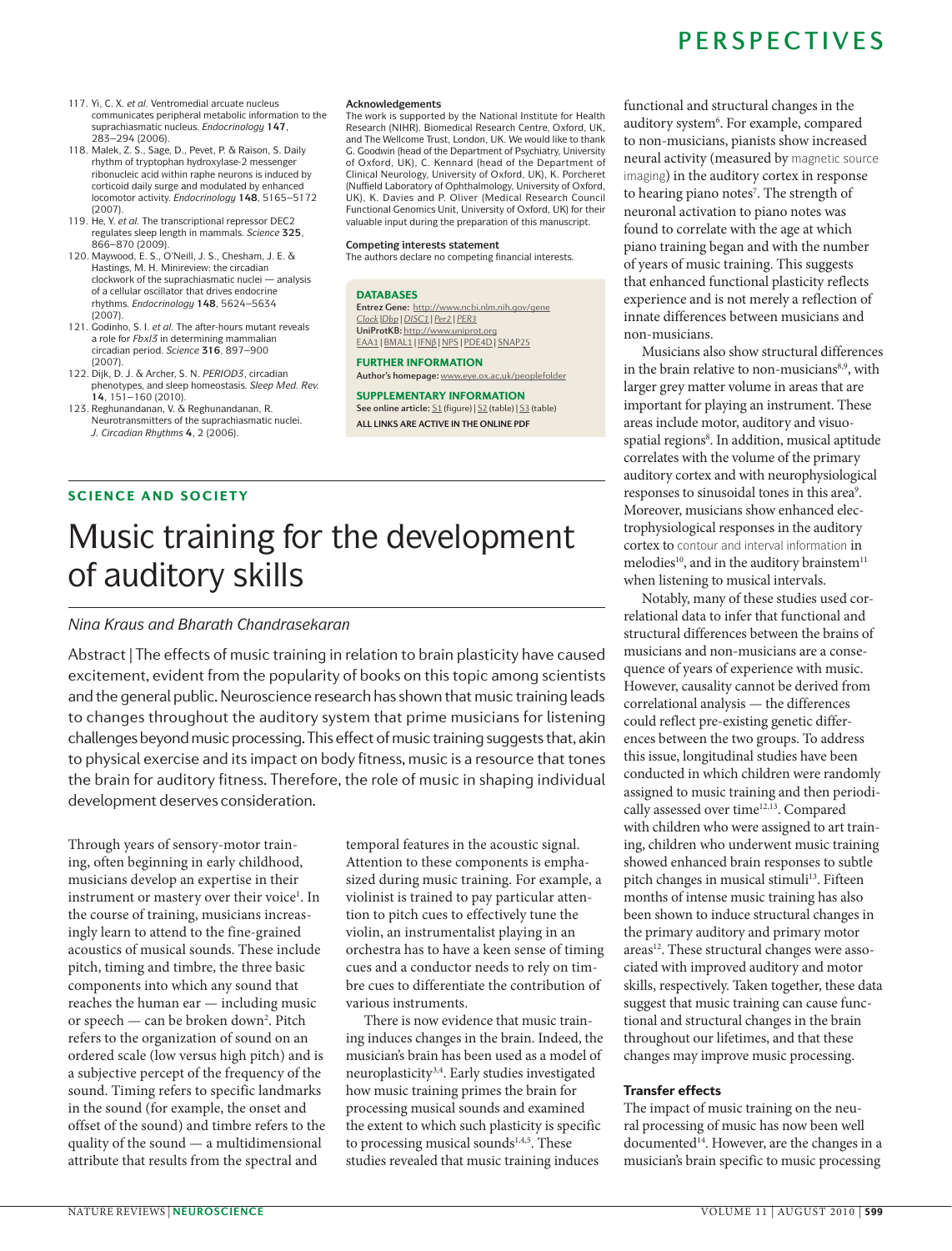or do they transfer to other domains that involve the processing of pitch, timing and timbre cues? Below, we describe data that support the view that the fine-grained auditory skills of musicians, which are acquired through years of training, percolate to other domains, such as speech, language, emotion and auditory processing<sup>6</sup>. Thus, music training improves auditory skills that are not exclusively related to music<sup>15-18,22,60,62,64</sup>.

Music and speech are perceptually distinct but share many commonalities at both an acoustic and cognitive level. At the acoustic level, music and speech use pitch, timing and timbre cues to convey information<sup>2</sup>. At a cognitive level, music and speech processing require similar memory and attention skills, as well as an ability to integrate discrete acoustic events into a coherent perceptual stream according to specific syntactic rules<sup>19</sup>. Musicians show an advantage in processing pitch, timing and timbre of music compared with non-musicians<sup>20</sup>. Music training also involves a high working-memory load, grooming of selective attention skills and implicit learning of the acoustic and

syntactic rules that bind musical sounds together. These cognitive skills are also crucial for speech processing. Thus, years of active engagement with the fine-grained acoustics of music and the concomitant development of 'sound to meaning' connections may result in enhanced processing in the speech and language domains.

Indeed, musicians show enhanced evoked potentials in the cortex and brainstem in response to pitch changes during speech processing compared with nonmusicians<sup>16,21,22</sup>. During speech processing, pitch has extra-linguistic functions (for example, it can help the listener to judge the emotion or intention of a speaker and determine the speaker's identity<sup>23</sup>) as well as a linguistic function (for example, in tone languages, a change in pitch within a syllable changes the meaning of a word). Musicians are also better able to detect small deviations in pitch contours that can determine whether a speaker is producing a statement or a question (demonstrated behaviourally as well as in terms of event-related potentials recorded over the cortex)16. Furthermore, compared

with non-musicians, musicians show a more faithful brainstem representation (measured using the frequency-following response (FFR)) of linguistic pitch contours in an unfamiliar language<sup>18,24</sup>. These results suggest that longterm training with musical pitch patterns can benefit the processing of pitch patterns of foreign languages<sup>21,25</sup>.

Do such transfer effects occur at automatic, pre-attentive (that is, before conscious perception) levels of auditory processing, that is, in the brainstem? Studies in humans and animals show that brainstem auditory processing (Box1) is shaped by both longterm and short-term experience<sup>2,20,22,26,27,30,31</sup>. Processing at the level of the brainstem can be non-invasively examined by measuring the onset response and the FFR<sup>28,29</sup>. Such measurements have shown that the auditory brainstem response to speech reflects the physical properties of sound with such fidelity that when the electrical response recorded from the brainstem is played as a sound file, the response sounds a lot like the stimulus that evoked it $28,29$ . Thus, the onset response and the FFR can be used to



Music training is a demanding task that involves active engagement with musical sounds and the connection of 'sound' to 'meaning', a process that is essential for effective communication through music, language and vocal emotion. Formation of efficient sound-to-meaning relationships involves attending to sensory details that include fine-grained properties of sound (pitch, timing and timbre) as well as cognitive skills that are related to working memory: multi-sensory integration (for example, following and performing a score), stream-segregation (the ability to perceptually group or separate competing sounds), interaction with other musicians and executive function (see the figure, top part). The cognitive–sensory aspects of music training promote neural plasticity and this improves auditory processing of music as well as of other sounds, such as speech (see the figure, lower part). Sound travels from the cochlea to the auditory cortex (shown by light, ascending arrows) via a series of brainstem nuclei that extract and process sound information. In addition, there are feedback pathways (known as the corticofugal network) that connect the cortex to the brainstem and the cochlea in a top-down manner (shown by dark, descending arrows). In musicians, neuroplastic changes have been observed in the auditory cortex as well as in lower-level sensory regions such as the auditory brainstem. The enhanced subcortical encoding of sounds in the brains of musicians compared to non-musicians is probably a result of the strengthened top-down feedback pathways. Active engagement with music improves the ability to rapidly detect, sequence and encode sound patterns. Improved pattern detection enables the cortex to selectively enhance predictable features of the auditory signal at the level of the auditory brainstem, which imparts an automatic, stable representation of the incoming stimulus.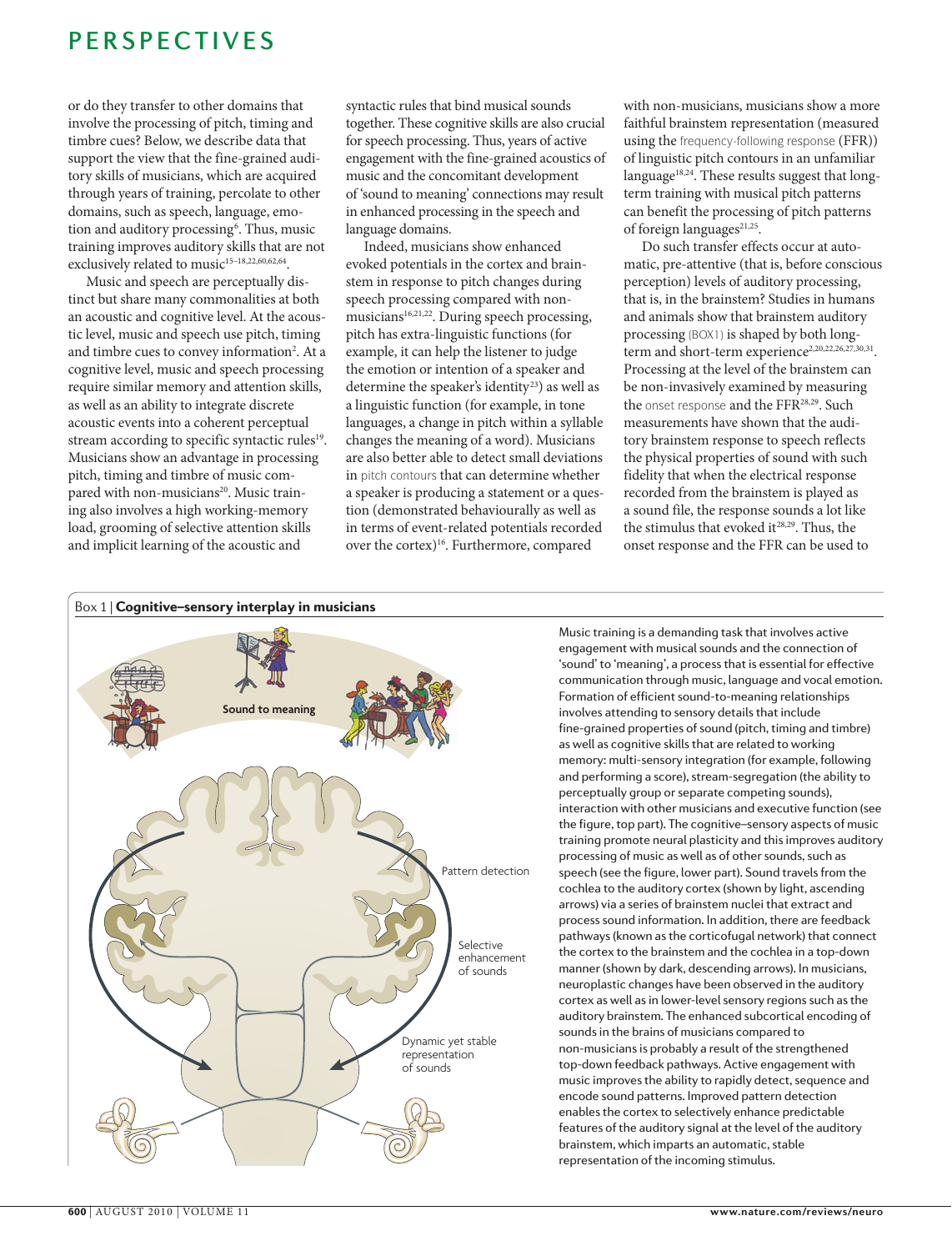understand how the brain represents pitch, timing and timbre (FIG. 1). These responses originate in the brainstem, but they are influenced by cortical structures via corticofugal feedback pathways<sup>30</sup>. This feedback ensures top-down cortical influences even at the earliest stages of auditory processing<sup>20,30,31</sup>.

To determine whether transfer effects occur at subcortical stages of auditory processing, researchers have measured the brainstem responses as musicians and non-musicians hear speech sounds. These studies have revealed that musicians show brainstem plasticity not only for music stimuli but also for speech stimuli<sup>22</sup>. Specifically, compared with non-musicians, musicians showed superior representation (greater correspondence between stimulus and neural response) of voice pitch cues including fundamental frequency as well as harmonic components in speech and timevarying components in speech — at the level of the brainstem17,22,32, and superior encoding of linguistic pitch contours<sup>18,33</sup> (FIG. 1). This suggests that music training causes changes in auditory processing in the subcortical sensory circuitry.

In all of these studies, the neural encoding of sound was positively correlated with the number of years of music training. This, together with longitudinal data<sup>12,13</sup>, suggests that experience promotes neuroplasticity.

Musicians are also more accurate at judging timbre differences between different instruments, as well as during voice processing34, and auditory brainstem responses from musicians show faster neural responses to the onset of, and to other acoustic landmarks in, the speech sounds that reflect the dynamic transition from a consonant to a vowel<sup>17,22</sup>.

There has been considerable interest and controversy in relation to the effects of musical experience on general cognitive abilities. Although there are indications that music training can enhance cognitive ability<sup>35</sup>, the extent and specificity — whether the changes are due to music training per se or to the cognitive effort involved in music training — of such improvements are still unclear<sup>36-38</sup> and warrant further research. Issues such as these make the use of preattentive neural indices<sup>28</sup> (FIG. 1) particularly enticing, as these neural measures do not require active participation or cognitive engagement from participants. Indeed, the auditory brainstem response to sound can be collected even when an individual is sleeping or engaged in another task (for example, watching a subtitled movie). Thus, the auditory brainstem response reflects the current state of the nervous system



**Nature Reviews** | **Neuroscience** brainstem responserepresents a faithful reconstruction of these features and can be recorded in a non-Figure 1 | **Neural representation of pitch, timing and timbre in the human auditory brainstem.**  Timing, pitch and timbre are the basic information-bearing elements in music and speech. The auditory invasive manner in human participants. **a** | The auditory brainstem response to a speech sound can be studied in the time domain as changes in amplitude across time (top, middle and bottom-left panels) and in the spectral domain as spectral amplitudes across frequency (bottom-right panel). The auditory brainstem response reflects acoustic landmarks in the speech signal with submillisecond precision in timing and phase-locking that corresponds to (and physically resembles) pitch and timbre information in the stimulus. Here, a speech stimulus (/da/) and the brainstem response to this stimulus are shown by black and red traces, respectively. **b** | A comparison of stimulus-to-response correlations in musicians and nonmusicians. In musicians and non-musicians the brainstem response is positively correlated with the entire speech stimulus. However, when the stimulus is presented in the presence of background noise, musicians represent the sound features more faithfully than non-musicians (top panel). More faithful stimulusto-response correlations in musicians are functionally relevant; individuals who had higher correlations between the stimulus and the brainstem response to the stimulus in the presence of background noise exhibited better speech-in-noise (SIN) perception in standardized tests (for example, the Hearing in Noise Test (HINT)) (bottom panel). Part **b**, top panel is reproduced, with permission, from REF. 17© (2009) Society for Neuroscience. Part **b**, bottom panel, data from REF. 17.

— the state at that time, formed by an individual's life experience with sound. Through examination of this neural index in musicians (in comparison with a control group of non-musicians), we can examine auditory processing in the absence of attention or working-memory confounds.

### Selective enhancement in the brain

The effect of music training on brain plasticity is not just a 'volume-knob effect' not every feature of the auditory signal improves to the same extent — but leads to the fine-tuning of auditory signals that are salient (with 'sound to meaning' significance) (FIG. 2). Musicians, compared with non-musicians, more effectively represent the most meaningful, information-bearing

elements in sounds — for example, the segment of a baby's cry that signals emotional meaning<sup>39</sup>, the upper note of a musical chord<sup>11,40</sup> or the portion of the Mandarin Chinese pitch contour that corresponds to a note along the diatonic musical scale<sup>33</sup>. Furthermore, musicians show improvements in auditory verbal memory and auditory attention, but not in visual memory or visual attention<sup>41,38</sup>. Thus, music training induces an enhancement of the processing of auditory signals, the characteristics of which depend on the nature of the training (for example, conductors show superior peripheral spatial auditory processing relative to pianists<sup>42</sup>), on the practice strategies (for example, musicians who learn 'by ear' show superior auditory encoding of musical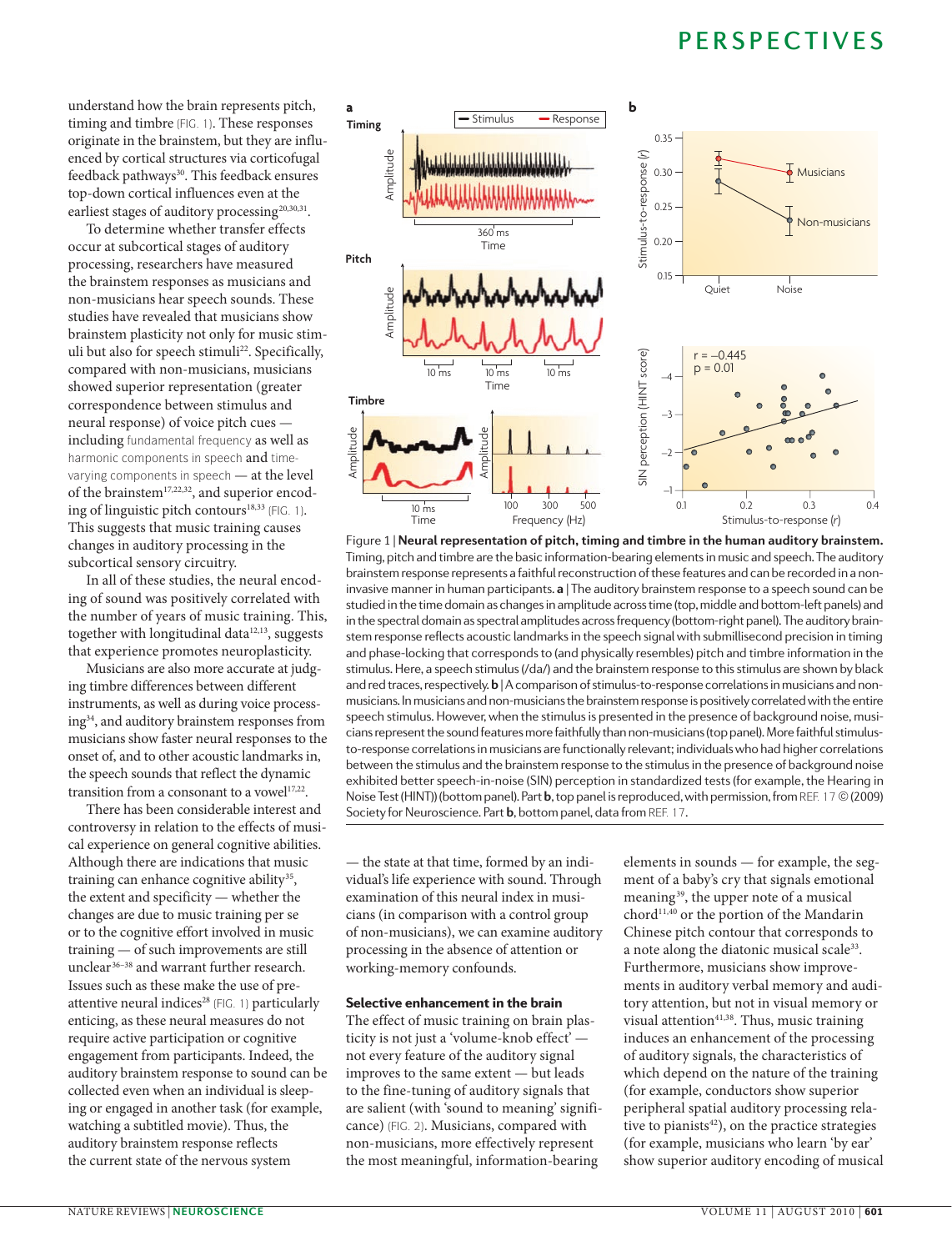sounds relative to those who rely on nonaural strategies<sup>43</sup>) and on behavioural relevance (for example, the upper note, which often carries the melody in Western music and evokes a stronger neural response in musicians, or the emotion-bearing segment of a baby's cry) (FIG. 2).

### A brain wired to regularities

An adaptive auditory system is primed to extract sound regularities in a predictive manner<sup>44</sup>. The ability to extract statistical regularities in soundscapes probably underlies the well-described statistical learning processes that the brain uses to segment linguistic and non-linguistic inputs $44,45.56$ . For example, we are able to track a friend's voice (a predictable regularity) in a noisy restaurant that has plenty of competing voices. Adaptive sensory processing is especially beneficial in challenging listening conditions, when the incoming auditory information is noisy or unreliable46. The typical auditory

system is capable of extracting regularities in the signal implicitly, even without the need for conscious attention<sup>44</sup>. Subcortical enhancement of stimulus regularities accompanies success with linguistic tasks, such as reading and hearing speech in noise<sup>56</sup>.

Through training, musicians learn to pick out sound objects from a complex soundscape, and this improves their ability to track regularities in the environment<sup>44</sup>. Selective enhancement of the sound stimulus in the musician's brain (FIG. 2) may result from a superior ability to encode predictable, relevant events in the incoming sensory stream14,17,44,47. Higher-level cognitive areas assess the relevance and predictability of information-bearing elements in an auditory signal, and these elements are subsequently represented with greater fidelity (greater stimulus-to-response correspondence) in the auditory system via feedback loops<sup>46,48</sup> that are provided by corticofugal pathways (BOX 1). In this way, aspects of the signal



that are recorded from the auditory brainstem show that compared with non-musicians, musicians Figure 2 | **Transfer effect and selective enhancement in musicians. a** | Ensemble neural responses show enhanced subcortical representations of music (shown by black and red traces, respectively). The figure shows the response in musicians and non-musicians to hearing a chord. The blue circles depict regions in the spectral domain in which musicians show a stronger response than non-musicians. Importantly, spectral enhancement for musicians is only seen for the upper note, which in Western music often carries the melody. No enhancement is observed for lower notes. The green circles depict lower notes to which musicians show no enhanced response. **b** | Musicians also show an enhanced subcortical representation of non-musical sounds. The response of musicians and nonmusicians to hearing a baby cry is shown by red and black traces, respectively. Crucially, the neural enhancement is highly specific and selective. Musicians represent the most complex, salient portion of a child's cry (shown by the box, right) more strongly than the earlier-occurring portion (shown by the box, left). Thus, music training does not confer an overall gain effect but rather selective enhancement of key stimulus features that have sound-to-meaning relationships. Part **a** is reproduced, with permission, from REF. 11© (2009) Society for Neuroscience. Part **b** is reproduced, with permission, from REF. 32 © (2009) Wiley InterScience.

that are deemed to be important may be enhanced, whereas irrelevant information is suppressed<sup>46</sup>.

Differences between musicians and nonmusicians in the ability to extract relevant information from the incoming signal have been studied using the mismatch negativity (MMN) as an index. An MMN occurs when the brain detects a change (or violation) in a predictable auditory stream (for example, a rarely presented 'oddball' in the context of a frequently occurring and predictable sound event). Detection of a change in pattern requires a strong neural representation of the predictable stimulus. The magnitude of the MMN response has been shown to closely reflect a person's auditory perceptual ability, that is, a larger MMN reflects a greater perceived distance between two sounds<sup>44</sup>. Musicians show stronger MMN to musical stimuli<sup>49</sup>, to linguistic pitch contours<sup>24</sup> (a transfer effect) and to abstract sound features<sup>50</sup> compared with non-musicians. This indicates that music training may promote an efficient top-down feedback system that is continuously (and automatically) engaged to extract and robustly represent regularities in the auditory system. Consistent with this idea, induced oto-acoustic emissions<sup>51,52</sup> have revealed evidence that there are stronger efferent (top-down) effects on cochlear biomechanics in musicians than in non-musicians.

There is considerable debate regarding the biological utility of music and the part that music has played in human evolution<sup>53-55</sup>. A recent proposal posits that music has an important role in shaping the brain within an individual person's lifespan<sup>54</sup>. According to this proposal, engagement with music induces alterations in the brain and thereby provides a direct biological benefit. Consistent with this proposal, we argue that active engagement with music promotes an adaptive auditory system that is crucial for the development of listening skills. An adaptive auditory system that continuously regulates its activity based on contextual demands is crucial for processing information during everyday listening tasks<sup>56, 62</sup>.

### Practical implications

Does a selective enhancement in auditory processing and an improved ability to extract regularities in sounds place musicians at an advantage during everyday listening conditions? Few studies have examined this question, but their results have important practical implications. Musicians are more successful than nonmusicians in learning to incorporate sound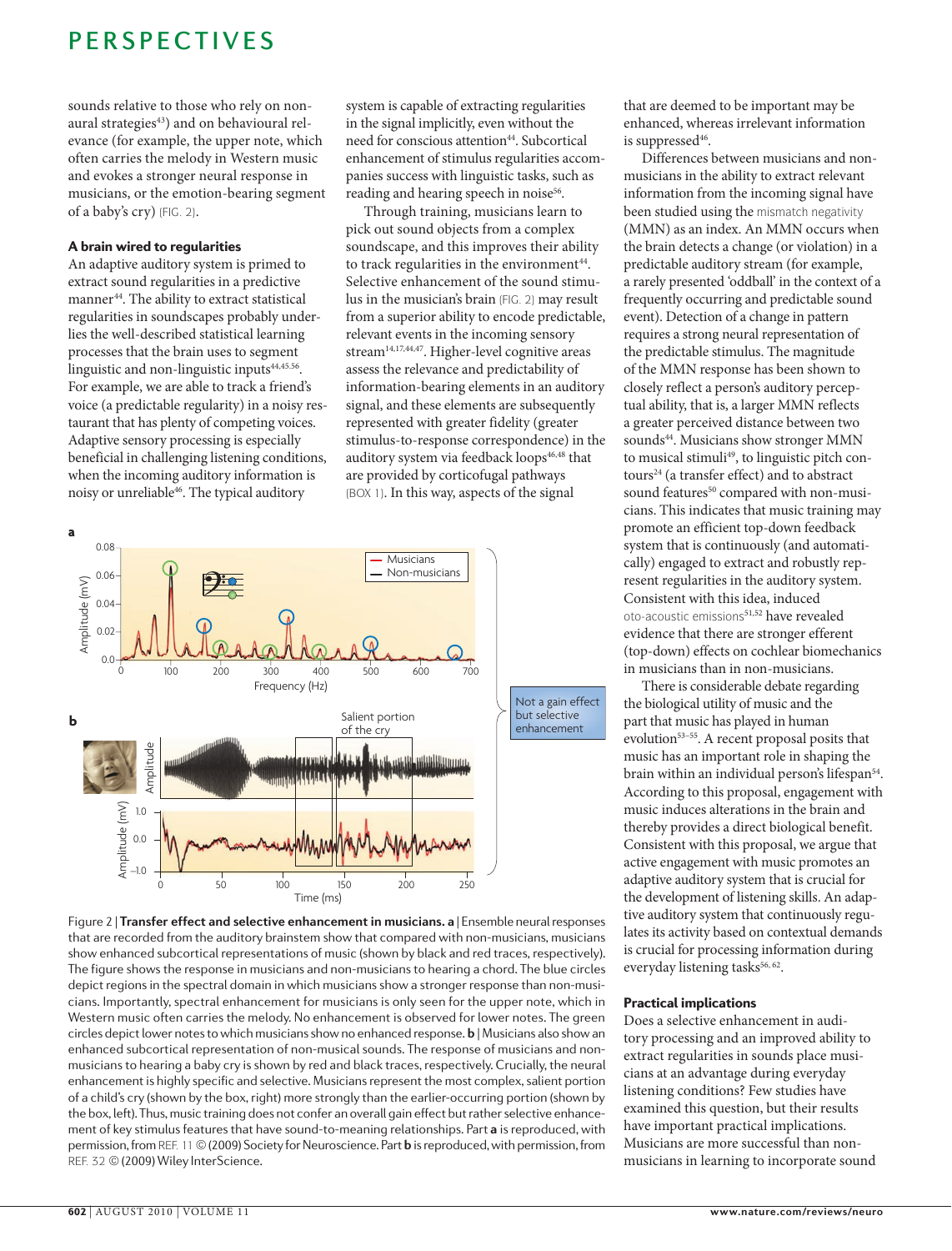patterns of a new language into words<sup>25</sup>. This is likely to be a result of functional and structural brain changes in musicians<sup>22,57,58</sup>. Furthermore, children who are musically trained show stronger neural activation to pitch patterns of their native language<sup>21</sup>, have a better vocabulary<sup>15</sup> and a greater reading ability<sup>59,60</sup> compared with children who did not receive music training. This suggests that musicians have an advantage in everyday speech and language tasks. The link between reading ability and auditory skills (for example, in terms of processing time-varying signals, speed of processing and statistical learning) is well-acknowledged<sup>60,61</sup>. Deficiencies in the neural representation of essential sound elements are associated with poor reading ability56,62,63, whereas this neural representation is enhanced in musicians.

Whether music training provides a benefit in listening to speech during challenging listening environments has also been examined. Speech perception in noise is a challenging task for all individuals, particularly for older adults and young children<sup>62</sup>. For successful perception of speech in noise, individuals must extract relevant signals from other sounds, a task that requires selective attention, sensory representation of sound and various cognitive skills that include auditory stream segregation and voice tagging. Musicians have shown superior performance in each of these skills compared with non-musicians<sup>62</sup>. For example, musicians show better speech-in-noise perception than non-musicians during experiments in which participants had to repeat sentences word-for-word as background noise parametrically increased until the participant was unable to repeat the sentences successfully<sup>17,64</sup>.

Musicians also show superior workingmemory performance, which positively correlates with performance in the speechin-noise task<sup>64</sup>. In addition, the neural representation of timing and harmonic features of the speech signal in the presence of background noise is stronger in musicians than non-musicians $17$  (FIG. 1). Thus, musicians exhibit enhanced cognitive and sensory abilities that give them a distinct advantage for processing speech in challenging listening environments compared with non-musicians. This advantage develops over the lifetime through consistent practice routines<sup>64</sup> and is enhanced by music training that starts early in life<sup>7,37,59</sup>. Future research needs to focus on the time frame of the experience-dependent plasticity. Understanding the temporal trajectory of

plastic changes that are induced by music training will allow us to explore the extent and limits of plasticity in the brain.

### Implications for education

Studies that compare musicians and nonmusicians have identified four determinants of music-training related plasticity: age of training onset<sup>7</sup>, number of years of continuous training<sup>18,22</sup>, amount of practice<sup>65</sup> and aptitude<sup>9</sup>. Plasticity is influenced by the extent to which a person actively engages in music training relatively early in their life<sup>66</sup>. The importance of the age of onset of music training can be gleaned from a study that controlled for the number of years of music training and practice<sup>67</sup>. In this study, musicians who began training before the age of 7 showed superior sensory-motor integration (reflected in a motor sequencing task) compared with those who began music training later in life. Neuroplasticity is also determined by the amount of practice, so benefits of music training should occur even in individuals who begin training later in life<sup>17,22,32</sup>. Aptitude also plays a part, but is not the sole determinant of neuroplasticity. The results of these studies suggest that the benefits of music training may be accessible to everyone and not just to those who show an aptitude towards music*.* However, in today's society, musicians are often the product of years of private instruction, a luxury that is possible only for a select few. Taking into consideration what we know about the positive effects of music training, it seems imperative that we afford all children an equal opportunity to improve their listening skills through music training.

A large-scale effort to provide music training early in life can only be achieved through the school system. However, there is growing concern in the United States that the quality and extent of music training that is provided at schools is on the decline owing to other curricular demands<sup>68</sup>. It is possible that this trend may impair academic achievement in the long term. However, instruction in music and the time that is spent participating in music events do not hamper academic achievement<sup>69</sup>, and we argue that in fact music training may benefit academic achievement by improving learning skills and listening ability, especially in challenging listening environments. Classrooms, for a variety of reasons, are inherently noisy. There is a strong negative relationship between noise levels in classrooms and academic achievement, even after socio-economic factors have been controlled for<sup>70</sup>. An effective music training

program in schools could reduce the negative influences of external noise<sup>62</sup> and better prepare a child for everyday listening challenges beyond the challenges that directly relate to music.

Children with learning disorders are particularly vulnerable to the deleterious effects of background noise<sup>56,62,71-73</sup>. Music training seems to strengthen the same neural processes that are often impaired in individuals with developmental dyslexia or who have

### **Glossary**

### Auditory stream segregation

The ability to piece together discrete perceptual events into streams.

#### Contour and interval information

Aspects of melodic information in music that are related to contour (upward or downward patterns of pitch changes) and interval (pitch distances between successive notes).

#### Frequency-following response

A neuronal ensemble response that phase-locks to the incoming stimulus.

#### Fundamental frequency

The lowest frequency of a voice, determined by the rate of vibration of the vocal folds. It generally corresponds to the voice's pitch.

#### Harmonic components in speech

Aspects of speech that depend on the rate of vibration of the vocal cords. A voice is composed of a fundamental tone and a series of higher frequencies that are called harmonics.

#### Magnetic source imaging

The detection of the changing magnetic fields that are associated with brain activity, and their subsequent overlaying onto magnetic resonance images to identify the precise source of the signal.

#### Mismatch negativity

A cortical event-related potential, measured using electroencephalography, that is elicited when a sequence of repeated stimuli (standards) is interrupted by an infrequent stimulus that deviates in sensory characteristics, such as intensity, frequency or duration.

## Onset response

A neuronal ensemble response to the onset of sound.

#### Oto-acoustic emissions

Sounds that are generated in the inner ear, which can be recorded non-invasively. They serve as acoustic signatures of the cochlear biomechanical activity.

#### Pitch contours

Pitch changes that minimally contrast words in a tone language, such as Mandarin Chinese.

#### Time-varying components in speech

Dynamically changing acoustic events (for example, formant transitions) that correspond to articulatory changes during speech production.

#### Voice tagging

The ability to use voice pitch as a cue to 'tag' a familiar talker amid fluctuating background noise.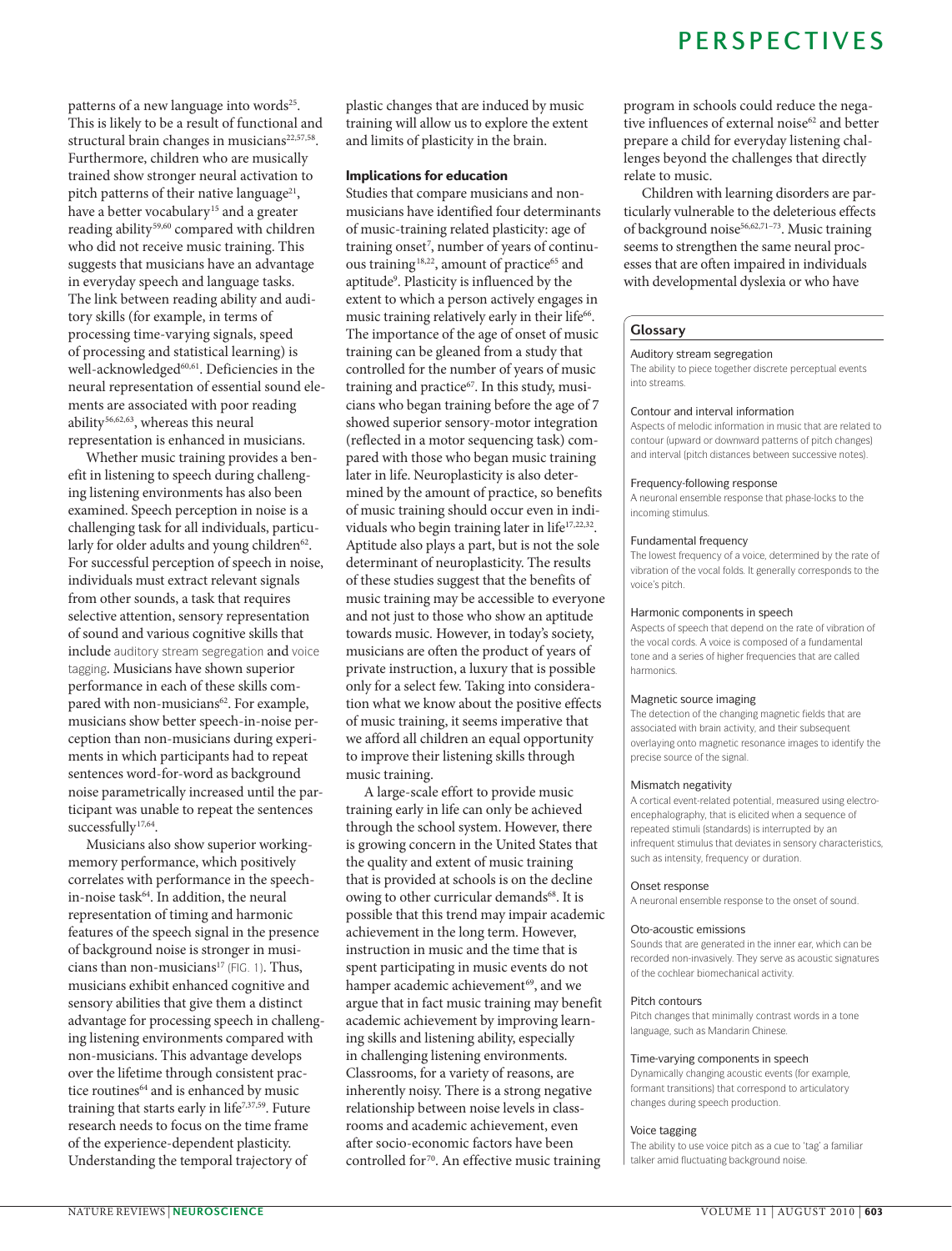difficulty hearing speech in noise<sup>56,62,63,74</sup>. To put this in perspective, music training cannot and should not replace traditional intervention methods for children with learning problems (for example, children with reading difficulties who undergo phonological and/or auditory training). We suggest that, together with traditional remediation approaches, active engagement with music provides a value-added proposition — an enjoyable social experience that improves listening skills. It should be noted that we learn best about things that we care about; therefore, the engagement of the neural circuitry that underlies emotion during music-making is likely to be helpful in this regard $75,76$ .

The data discussed in this article suggest that the role of music training in schools should be reassessed. Research into the effect of music training in schools would also benefit our understanding of brain plasticity. Most of the studies that have been carried out so far have examined musicians who have had years of private instruction. This has provided useful insights, but much remains to be learned. What are the effects of the musical education that is delivered in schools on the nervous system and on learning outcomes? Are musicians predisposed to learning and processing music and other auditory stimuli in a different way to non-musicians? To what extent are the brain changes that are seen in musicians a result of experience-dependent plasticity<sup>13</sup>?

There are some additional issues regarding the effects of music training on the brain that deserve consideration. The considerable diversity in the training and performance profiles of musicians<sup>77</sup> yields a relatively heterogeneous population of individuals who are often lumped together as a single group of 'musicians' in neuroscience studies. This makes it hard to examine the effects of specific forms of music training. In addition, there is a potential selection bias in studies that have compared musicians with nonmusicians. It is possible that non-musicians did not continue with music training because they did not experience any training-related benefits, perhaps owing to genetic factors or poor auditory processing abilities. A longitudinal study of children who begin music training as a part of the school curriculum may be an effective way of addressing the issues of innateness and heterogeneity. Further studies should also address the effectiveness of different music training approaches (for example, the Suzuki method, which emphasizes aural learning over sight reading) as well as performance profiles (for example, improvisational versus classical,

instrumental versus vocal learning and solo versus group learning) in determining the effects of music training on brain plasticity.

In conclusion, music training results in structural and functional biological changes throughout our lifetime. Such neuroplasticity not only benefits music processing but also percolates to other domains, such as speech processing. The musician's brain selectively enhances information-bearing elements of auditory signals — a process that reflects efficient sound-to-meaning relationships — as well as enhancing the extraction of regularities in the signal. Neural changes such as these have practical implications, as they help to prepare people who actively engage with music for the challenges of language learning and everyday listening tasks. The beneficial effects of music training on sensory processing confer advantages beyond music processing itself. This argues for an improvement in the quality and quantity of music training in schools.

*Nina Kraus and Bharath Chandrasekaran are at the Auditory Neuroscience Laboratory and the Roxelyn and Richard Pepper Department of Communication Sciences, Northwestern University, 2240 Campus Drive, Evanston, Illinois 60208, USA.* 

*Nina Kraus is also at the Institute for Neuroscience, the Department of Neurobiology and Physiology and the Department of Otolaryngology, Northwestern University, Illinois, USA.* 

*Bharath Chandrasekaran is also a member of the Communication Neural Systems Research Group, Northwestern University, Illinois, USA.*

*Correspondence to N.K.*

*e-mail: [nkraus@northwestern.edu](mailto:nkraus@northwestern.edu)* doi:10.1038/nrn2882

- 1. Zatorre, R. J., Chen, J. L. & Penhune, V. B. When the brain plays music: auditory–motor interactions in music perception and production. *Nature Rev. Neurosci.* **8**, 547–558 (2007).
- 2. Kraus, N., Skoe, E., Parbery-Clark, A. & Ashley, R. Experience-induced malleability in neural encoding of pitch, timbre, and timing. *Ann. NY Acad. Sci.* **1169**, 543–557 (2009).
- Habib, M. & Besson, M. What do music training and musical experience teach us about brain plasticity? *Music Percept.* **26**, 279–285 (2009).
- 4. Zatorre, R. & McGill, J. Music, the food of neuroscience? *Nature* **434**, 312–315 (2005).
- 5. Peretz, I. & Zatorre, R. J. Brain organization for music processing. *Annu. Rev. Psychol.* **56**, 89–114 (2005).
- 6. Hannon, E. E. & Trainor, L. J. Music acquisition: effects of enculturation and formal training on development. *Trends Cogn. Sci.* **11**, 466–472 (2007).
- Pantev, C. et al. Increased auditory cortical representation in musicians. *Nature* **392**, 811–814 (1998).
- 8. Gaser, C. & Schlaug, G. Brain structures differ between musicians and non-musicians. *J. Neurosci.* **23**, 9240–9245 (2003).
- 9. Schneider, P. *et al.* Morphology of Heschl's gyrus reflects enhanced activation in the auditory cortex of musicians. *Nature Neurosci.* **5**, 688–694 (2002).
- 10. Fujioka, T., Trainor, L. J., Ross, B., Kakigi, R. & Pantev, C. Musical training enhances automatic encoding of melodic contour and interval structure. *J. Cogn. Neurosci.* **16**, 1010–1021 (2004).
- 11. Lee, K. M., Skoe, E., Kraus, N. & Ashley, R. Selective subcortical enhancement of musical intervals in musicians. *J. Neurosci.* **29**, 5832–5840 (2009).
- 12. Hyde, K. L. *et al.* Musical training shapes structural brain development. *J. Neurosci.* **29**, 3019–3025 (2009).
- 13. Moreno, S. *et al.* Musical training influences linguistic abilities in 8‑year‑old children: more evidence for brain plasticity. *Cereb. Cortex* **19**, 712–723 (2009).
- 14. Münte, T. F., Altenmüller, E. & Jäncke, L. The musician's brain as a model of neuroplasticity. *Nature Rev. Neurosci.* **3**, 473–478 (2002).
- 15. Forgeard, M., Winner, E., Norton, A. & Schlaug, G. Practicing a musical instrument in childhood is associated with enhanced verbal ability and nonverbal reasoning. *PLoS ONE* **3**, e3566 (2008).
- 16. Magne, C., Schon, D. & Besson, M. Musician children detect pitch violations in both music and language better than nonmusician children: behavioral and electrophysiological approaches. *J. Cogn. Neurosci.* **18**, 199–211 (2006).
- 17. Parbery-Clark, A., Skoe, E. & Kraus, N. Musical experience limits the degradative effects of background noise on the neural processing of sound. *J. Neurosci.* **29**, 14100–14107 (2009).
- 18. Wong, P. C., Skoe, E., Russo, N. M., Dees, T. & Kraus, N. Musical experience shapes human brainstem encoding of linguistic pitch patterns. *Nature Neurosci.* **10**, 420–422 (2007).
- Patel, A. D. Language, music, syntax and the brain *Nature Neurosci.* **6**, 674–681 (2003).
- 20. Tzounopoulos, T. & Kraus, N. Learning to encode timing: mechanisms of plasticity in the auditory brainstem. *Neuron* **62**, 463–469 (2009). 21. Besson, M., Schon, D., Moreno, S., Santos, A. &
- Magne, C. Influence of musical expertise and musical training on pitch processing in music and language. *Restor. Neurol. Neurosci.* **25**, 399–410 (2007).
- 22. Musacchia, G., Sams, M., Skoe, E. & Kraus, N. Musicians have enhanced subcortical auditory and audiovisual processing of speech and music. *Proc. Natl Acad. Sci. USA* **104**, 15894–15898 (2007).
- 23. Belin, P. Voice processing in human and non-human primates. *Phil. Trans. R. Soc. Lond. B* **361**, 2091–2107 (2006).
- 24. Chandrasekaran, B. & Kraus, N. The scalp-recorded brainstem response to speech: neural origins and plasticity. *Psychophysiology* **47**, 236–246 (2010).
- 25. Wong, P. C. M. & Perrachione, T. K. Learning pitch patterns in lexical identification by native English-speaking adults. *Appl. Psycholinguist.* **28**, 565–585  $(2007)$ .
- 26. Song, J. H., Skoe, E., Wong, P. C. & Kraus, N. Plasticity in the adult human auditory brainstem following shortterm linguistic training. *J. Cogn. Neurosci.* **20**, 1892–1902 (2008).
- 27. Krishnan, A., Xu, Y.S., Gandour, J. & Cariani, P. Encoding of pitch in the human brainstem is sensitive to language experience. *Cogn. Brain Res*. **25**, 161–168 (2005).
- 28. Skoe, E. & Kraus, N. Auditory brain stem response to complex sounds: a tutorial. *Ear Hear.* **31**, 302–324.
- Galbraith, G. C., Arbagey, P. W., Branski, R., Comerci, N. & Rector, P. M. Intelligible speech encoded in the human brain stem frequency-following response. *Neuroreport* **6**, 2363–2367 (1995).
- 30. Suga, N. Role of corticofugal feedback in hearing. *J. Comp. Physiol. A, Neuroethol. Sens. Neural. Behav. Physiol.* **194**, 169–183 (2008).
- Suga, N. & Ma, X. Multiparametric corticofuga modulation and plasticity in the auditory system. *Nature Rev. Neurosci.* **4**, 783–794 (2003). 32. Strait, D. L., Kraus, N., Skoe, E. & Ashley, R.
- Musical experience and neural efficiency: effects of training on subcortical processing of vocal expressions of emotion. *Eur. J. Neurosci.* **29**, 661–668 (2009).
- 33. Bidelman, G. M., Gandour, J. T. & Krishnan, A. Cross-domain effects of music and language experience on the representation of pitch in the human auditory brainstem. *J. Cogn. Neurosci.* 19 Nov 2009 (doi:10.1162/jocn.2009.21362).
- 34. Chartrand, J. P. & Belin, P. Superior voice timbre processing in musicians. *Neurosci. Lett.* **405**, 164–167 (2006).
- 35. Schellenberg, E. G. Music lessons enhance IQ. *Psychol. Sci.* **15**, 511–514 (2004).
- 36. Schellenberg, E. G. in *The Child as Musician: A Handbook of Musical Development* (ed. McPherson, G. E. E.) 111–134 (Oxford Univ. Press, Oxford, UK, 2006).
- 37. Schellenberg, E. G. & Peretz, I. Music, language and cognition: unresolved issues. *Trends Cogn. Sci.* **12**, 45–46 (2008).